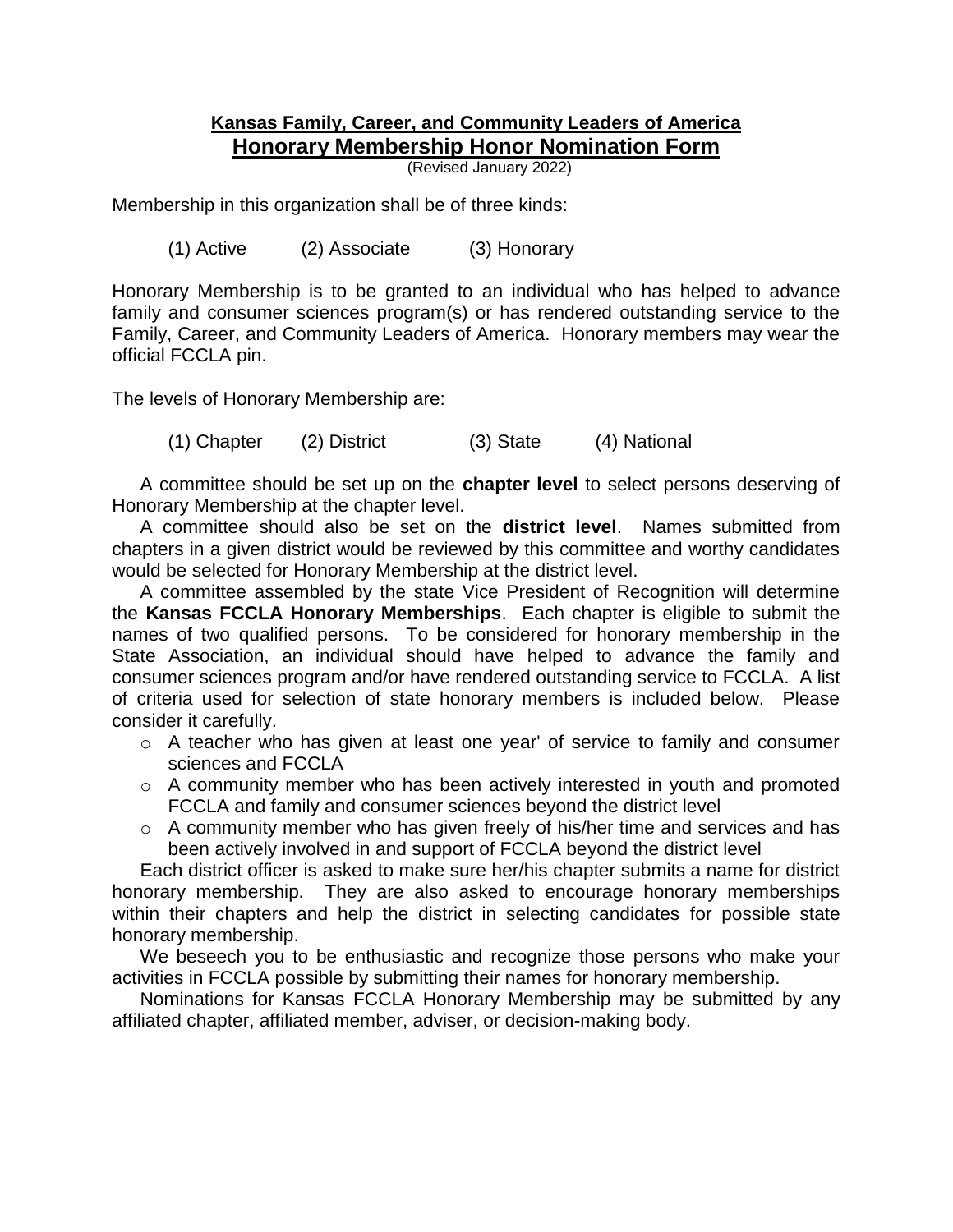This application must be emailed to plamb@ksde.org no later than **February 19th**:

Please note that the Honorary Membership honor will be presented to those FCCLA non-members whose actions have promoted and/or exemplified the goals of Kansas FCCLA. An unrestricted number of individuals will receive this award each year.

|                                    | District: ___________________ |
|------------------------------------|-------------------------------|
|                                    |                               |
|                                    |                               |
|                                    |                               |
|                                    |                               |
| Contact Email: <b>Example 2014</b> |                               |

Please answer all of the following questions. For every question that merits a "yes" answer please complete the corresponding section of the application, justifying the answer of "yes." Questions that receive a "no" answer require no additional information.

To be considered, the application must contain at least four "yes" answers.

- 1. Has the nominee supported FCCLA activities and projects? Yes: \_\_\_ No: \_\_\_ 2. Has the nominee encouraged FCCLA membership? Yes: \_\_\_ No: \_\_\_ 3. Has the nominee promoted FCCLA's purposes and mission? Yes: \_\_\_ No: \_\_\_ 4. Has the nominee promoted FCCLA activity in the community? Yes: \_\_\_ No: \_\_\_
- 5. Has the nominee become involved in FCCLA Week? Yes: No:  $\frac{1}{\sqrt{2}}$  No:  $\frac{1}{\sqrt{2}}$
- 6. Has the nominee promoted career and technical education? Yes: No:

## **Please note the following:**

- o Attach one letter of recommendation as to why the nominee should receive this honor. These letters may be from an adviser, chapter officer, chapter member, district adviser, school administrator, community member, et cetera.
- $\circ$  This application is judged based upon quality, not quantity.
- o **DO NOT ALTER THE FORMAT OF THIS APPLICATION, AND PLEASE TYPE EVERYTHING IN AN ARIAL 12-POINT FONT.**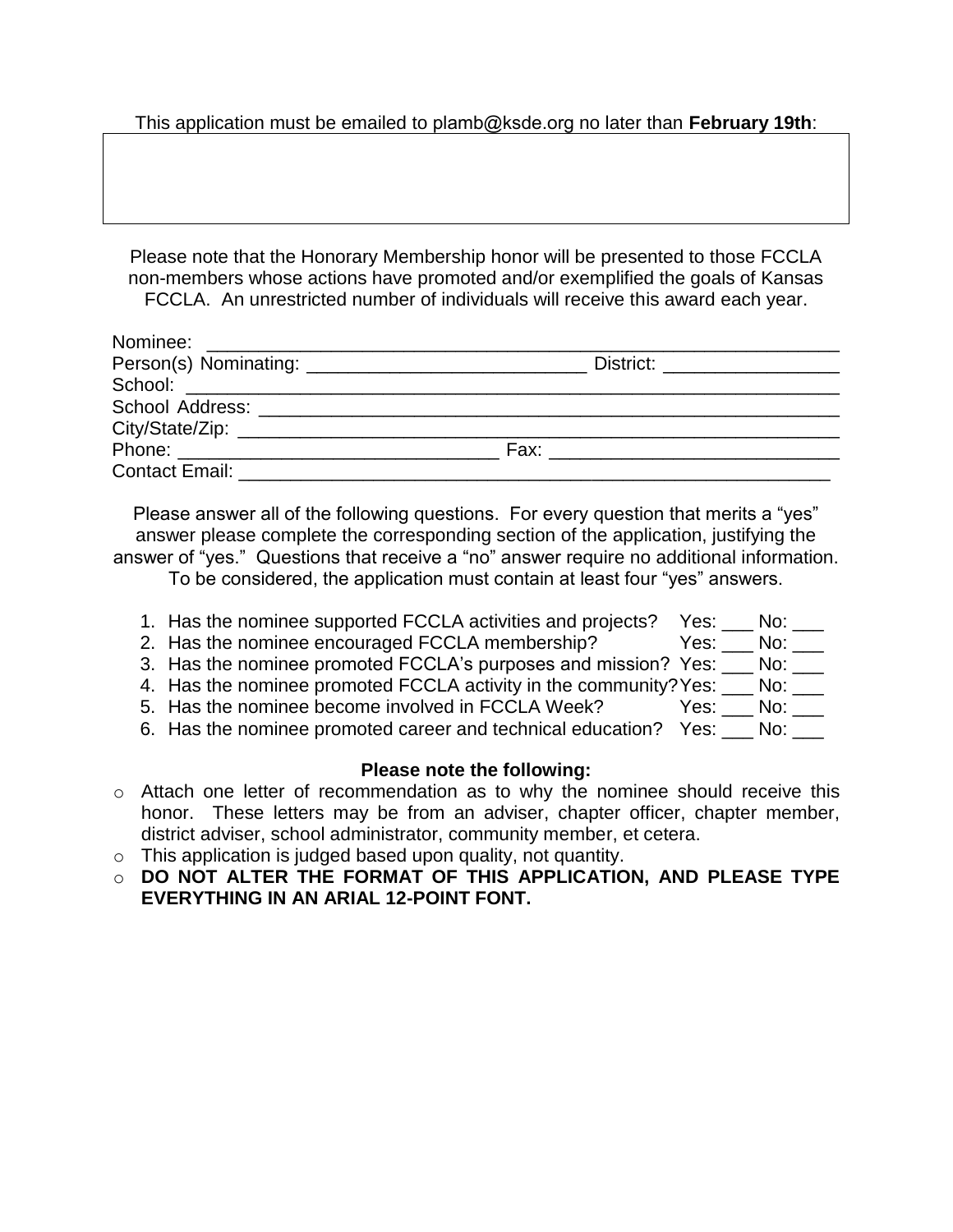1. Please discuss the nominee's support of FCCLA activities and projects

2. Please discuss the nominee's encouragement of FCCLA membership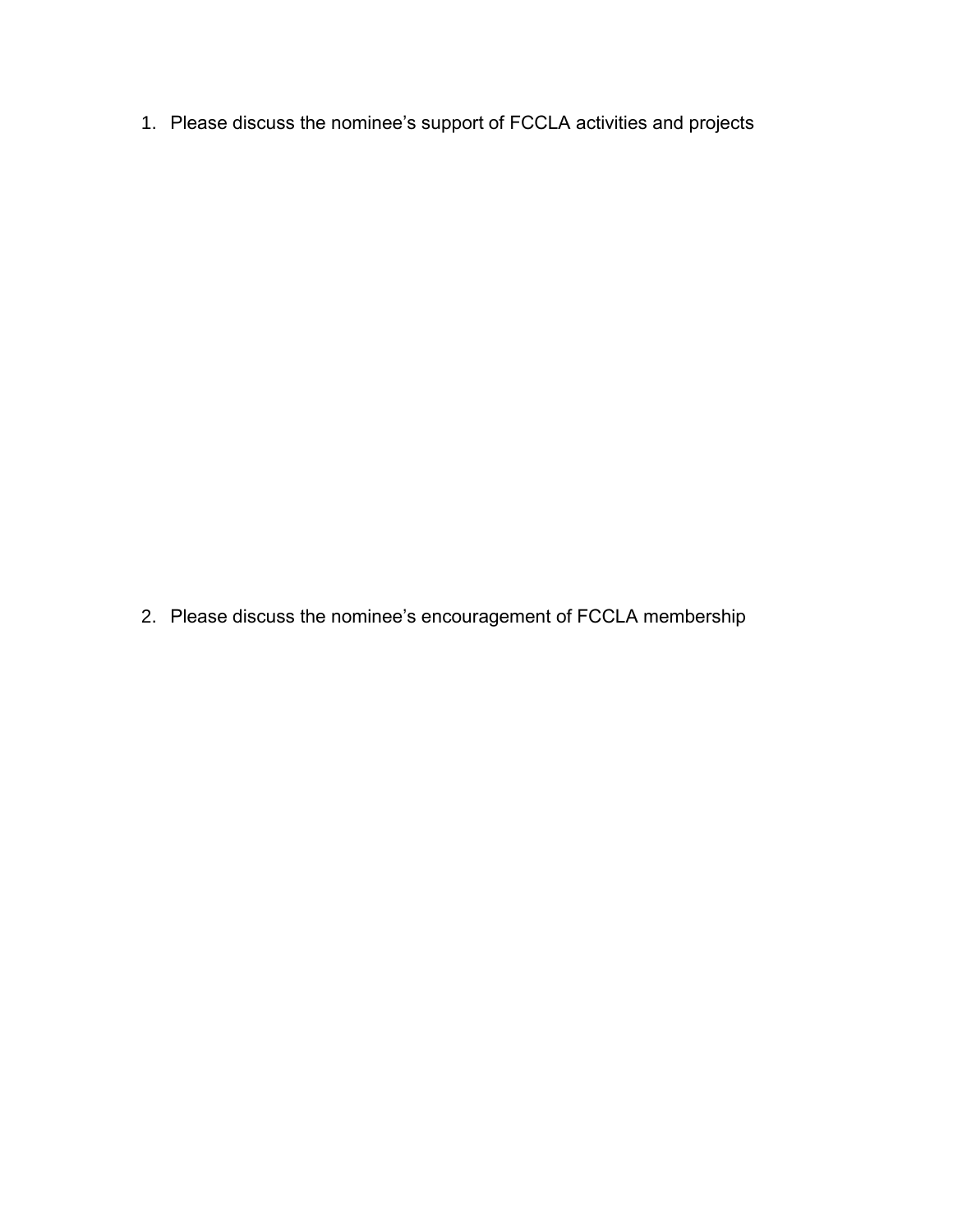3. Please discuss the nominee's promotion of FCCLA's purposes and mission

4. Please discuss the nominee's promotion of FCCLA activity in the community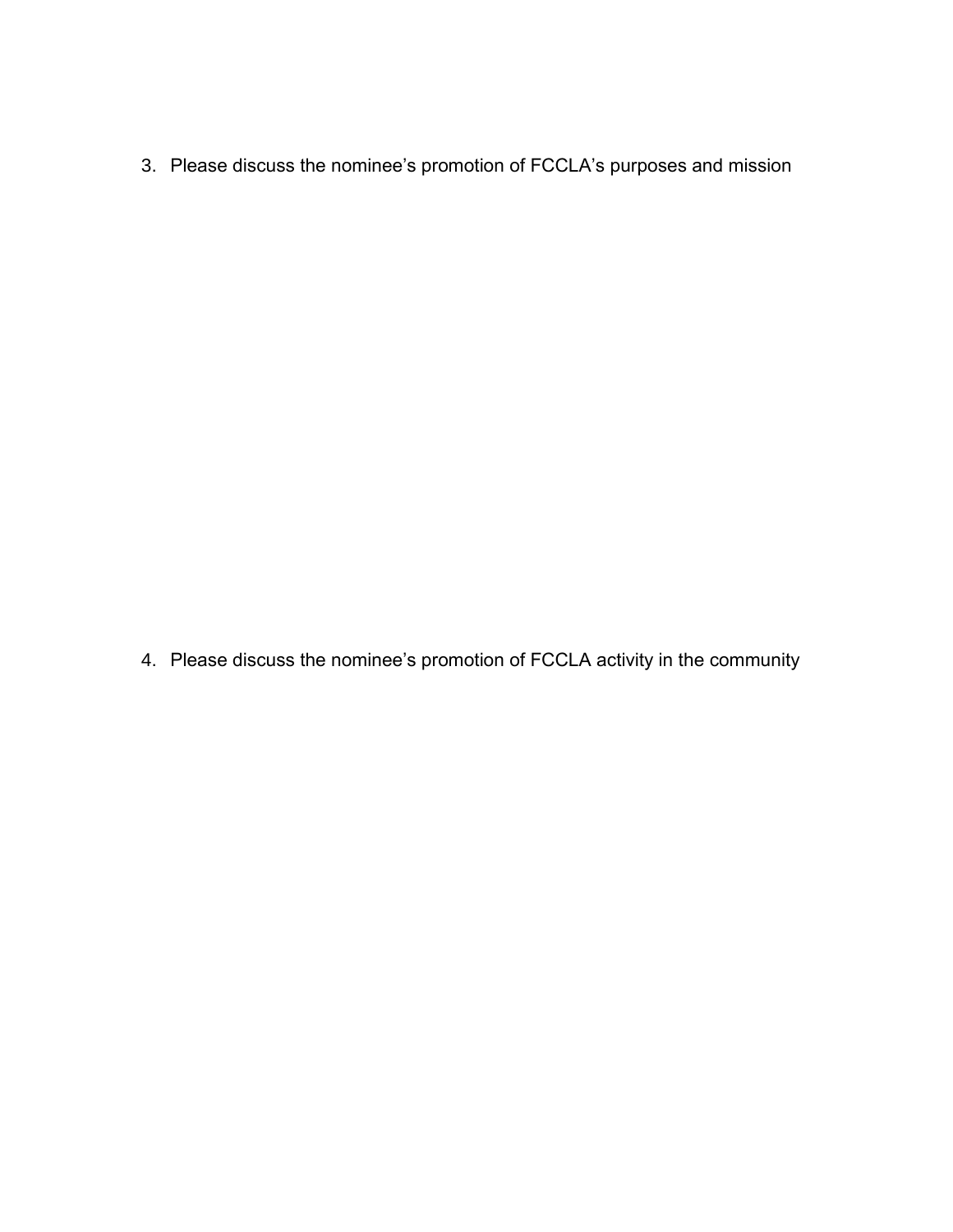5. Please discuss the nominee's involvement in FCCLA week

6. Please discuss the nominee's promotion of career and technical education